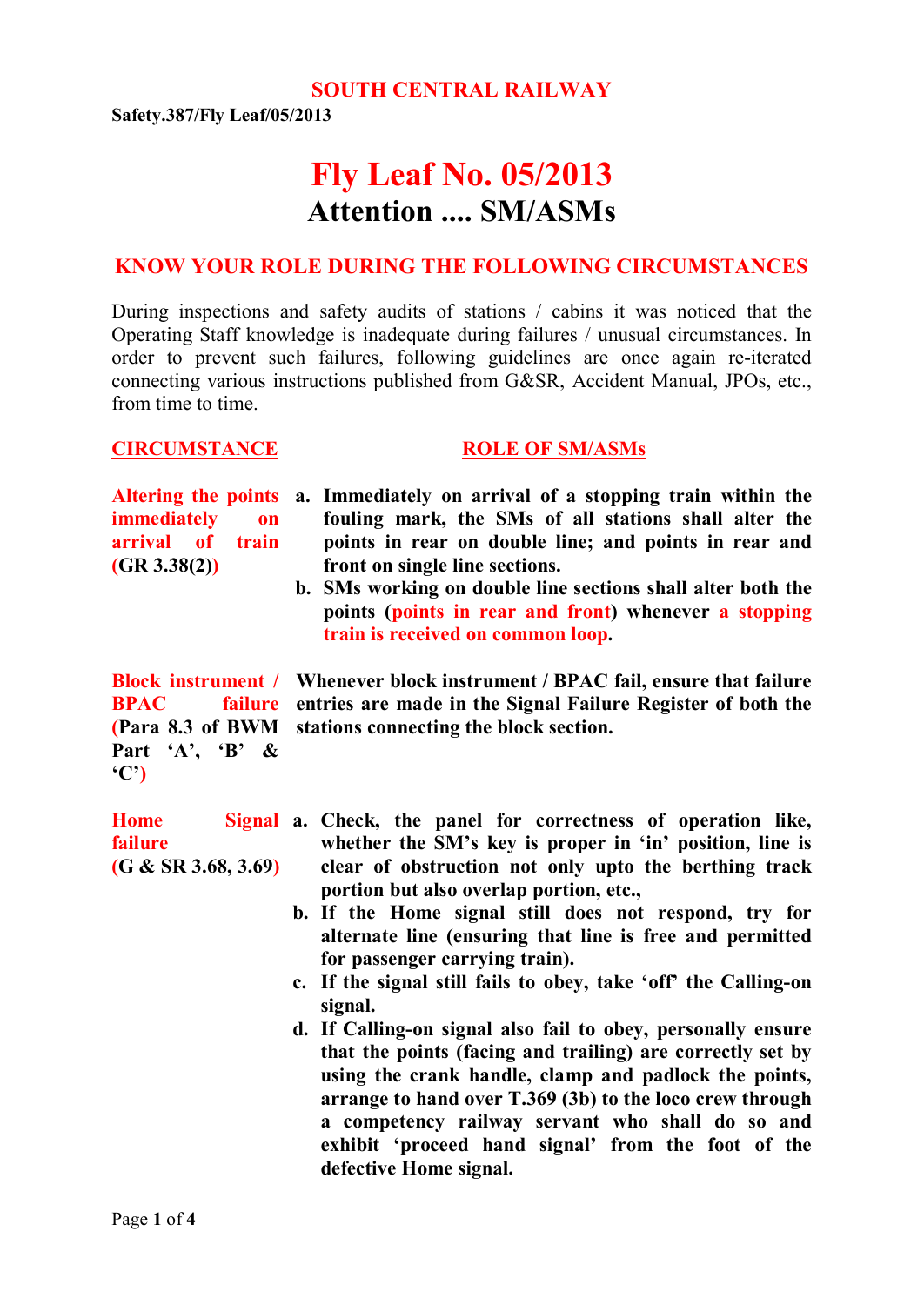- **e. Do ensure that the signal failure is registered in the Signal Failure Register irrespective of the train received on alternate line or through Calling-on signal.**
- **f. Also ensure that the entry is made in the Calling-on route cancellation register when the train is received on Calling-on signal.**
- **Receiving a train a. Depute one competent railway servant to exhibit 'stop' on obstructed line hand signal 45m ahead of obstruction.**
- **(GR 5.09)**
- **b. Ensure the train is in the Calling-on zone and relevant facing points are correctly set, take 'off' the Calling-on signal and then wait for 60 seconds for the signal to respond.**
- **c. Depute another competent railway servant to stop the train near the facing point leading to the obstructed line.**
- **d. After the arrival of the train, initiate Calling-on cancellation which should take 240 seconds to clear the route.**
- **e. Do not forget to make an entry in the Calling-on route cancellation register with complete details.**
- **f. If Calling-on signal is not working, ensure the facing point/s are correctly set, clamped and padlocked before authorising the LP to proceed on T.509 authority.**

- **(G&SR 5.23)**
- **Stabling& securing a. Ensure the formation is within the fouling.**
	- **b. Ensure securing of the formation with two safety chains (one at either end), at least 4 skids (two at either end), application of hand brakes of at least 6 wagons on either end of the formation (in case of coaching stock, hand brake in Guard compartment of SLR/s). All these shall be supervised by Guard or SM.**
		- **c. Ensure the formation is not split. If split for any reason, each such split should be treated as a separate load for the purpose of securing.**
		- **d. Set the points against the obstructed line (if layout permits movements of other lines), clamp and padlock.**
		- **e. Place 'line blocked' caps on the signal / point buttons.**
		- **f. Make a red ink entry in the TSR and Station Diary.**
		- **g. Exchange PN with the SCOR.**
		- **h. Make entries in the 'stabled load' register with complete details while stabling and while clearing the load.**
		- **i. If the loco is not detached and required to be unmanned, serve a memo to the loco crew who are further responsible to secure the loco.**
		- **j. Obtain the signature of LP & Guard in the 'stabled load' register (if the loco is not stabled, obtain only the signature of Guard).**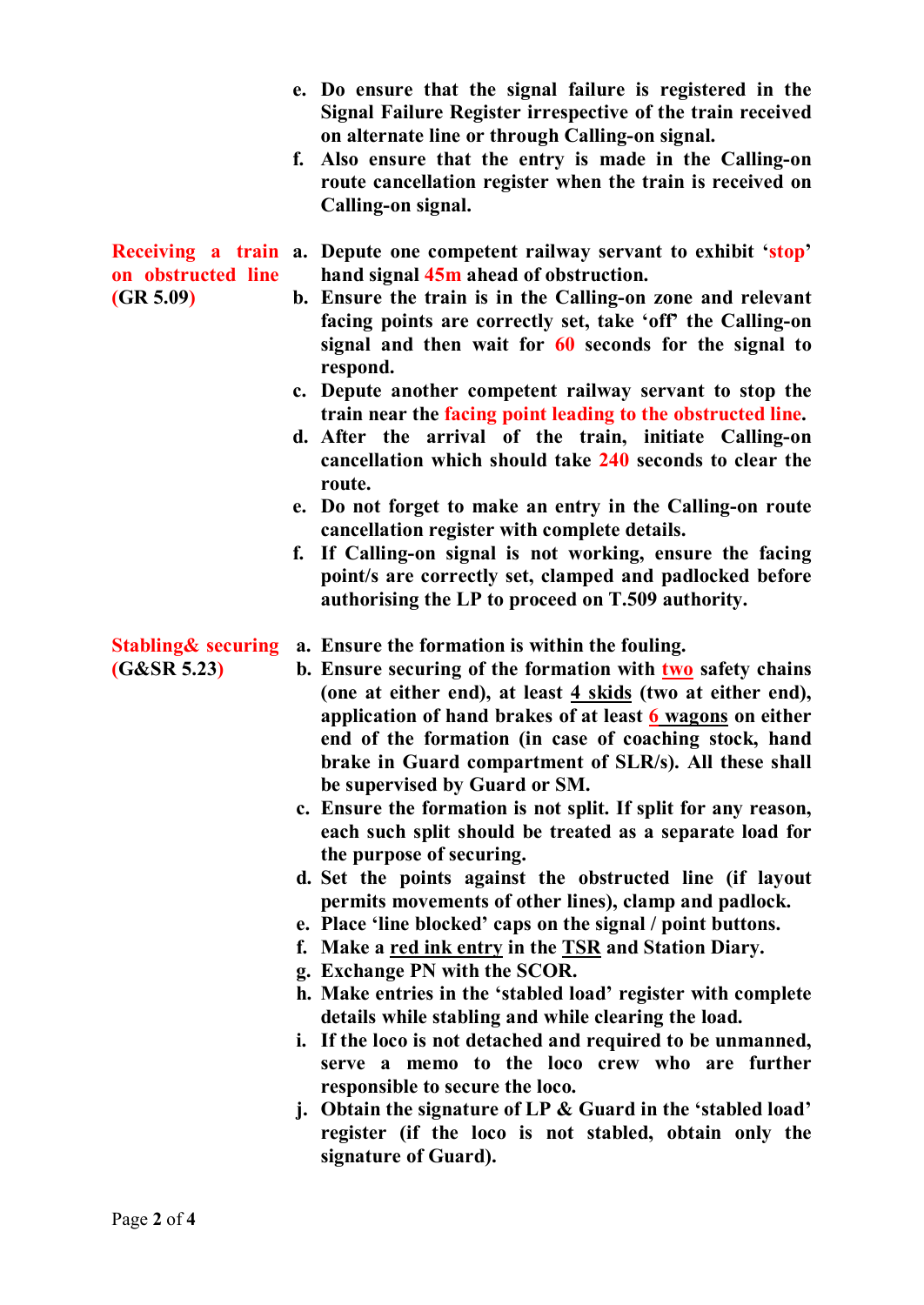|                                                           | Note:<br>• The above instructions need to be followed, even if the<br>load is stabled on non-running lines.<br>• Entries and precautions need to be taken even if full /<br>part of coaching rake is stabled with or without<br>passengers irrespective of time that they are stabled.                                                                                                                                                                                                                                                                                                                                                                                                                                                                                                                                                                                                                                               |
|-----------------------------------------------------------|--------------------------------------------------------------------------------------------------------------------------------------------------------------------------------------------------------------------------------------------------------------------------------------------------------------------------------------------------------------------------------------------------------------------------------------------------------------------------------------------------------------------------------------------------------------------------------------------------------------------------------------------------------------------------------------------------------------------------------------------------------------------------------------------------------------------------------------------------------------------------------------------------------------------------------------|
| Lurch<br>(SR 6.07)                                        | reported a. Immediately inform the SM of adjacent station, JE/SE-<br>P.Way, ADEN/DEN, Chief Controller and DOM.<br>b. Arrange to despatch self-propelled vehicle or light<br>engine or full train with Engineering Official with a<br>caution order to stop dead sufficiently short of the KM<br>as reported by the LP.<br>c. In the absence of Engineering Official, allow the train to<br>proceed with a caution order of stop dead ahead of the<br>suspected KM and proceed at 10 KMPH, if it is safe to<br>proceed further or else to return back to the station.<br>d. Subsequent trains shall be allowed with a caution order<br>of 10 KMPH and this procedure will continue till the<br>Engineering Official inspects and certifies track for safe<br>running.<br>e. If the condition as reported earlier is confirmed by the<br>LP, no train movement shall be allowed till certified to<br>be safe by Engineering Official. |
| $loco$ (SR 6.02.6) in<br><b>Absolute</b><br><b>System</b> | <b>Despatching relief a. Prepare T/A 602 and permit a relief loco to enter into</b><br>the obstructed block section.<br>Block b. Caution order restricting the speed to 15/10 KMPH shall<br>be given.<br>c. Location of the loco and BV/SLR of the train should be<br>mentioned.<br>d. Red ink entries should be made in the TSR.                                                                                                                                                                                                                                                                                                                                                                                                                                                                                                                                                                                                    |
| (Appendix II<br><b>of</b><br>G&SR)                        | LC Gate working a. Ensure that the Gatemen of non-interlocked LC Gate is<br>informed under exchange of PN before granting /<br>obtaining line clear for a train.<br>b. In case of interlocked LC Gates, inform the train details<br>to the Gateman.<br>c. Write the correct details in the prescribed LC Gate<br>Register direction-wise.<br>d. In case of any change in the planning / cancellation of<br>movement of trains, inform the Gatemen under<br>exchange of PN.<br>e. When interlocked LC Gate fails (may be Traffic or<br>Engineering LC Gate), do not forget to exchange PN<br>with the Gateman treating that LC Gate as non-<br>interlocked LC Gate.                                                                                                                                                                                                                                                                   |

**f. While despatching a train from wrong line on double**